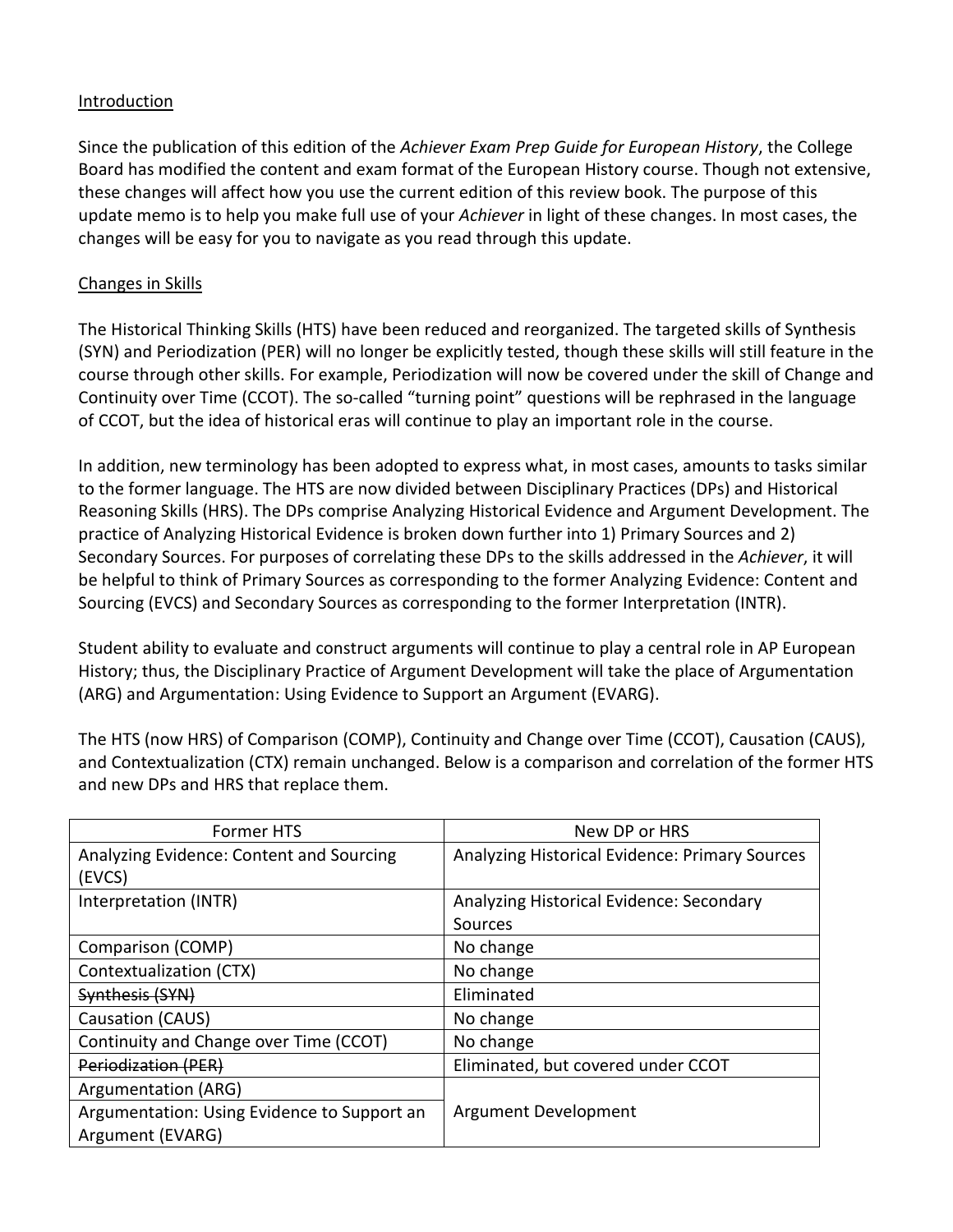The chart below illustrates the current College Board organization and explanation of the DPs and HRS. Keep in mind that the focus of the course on evidence and argumentation has not altered, only that the skills have been streamlined in response to feedback from teachers and students.

# **AP History Disciplinary Practices**

**Practice 1: Analyzing Historical Evidence Practice 2: Argument Development Students will be assessed on their ability to…** *Primary Sources*

- Describe historically relevant information and/or arguments within a source.
- Explain how a source provides information about the broader historical setting within which it was created.
- Explain how a source's point of view, purpose, historical situation, and/or audience might affect a source's meaning.
- Explain the relative historical significance of a source's point of view, purpose, historical situation, and/or audience.
- Evaluate a source's credibility and/or limitations.

#### *Secondary Sources*

- Describe the claim or argument of a secondary source, as well as the evidence used.
- Describe a pattern or trend in quantitative data in non-text-based sources.
- Explain how a historian's claim or argument is supported with evidence.
- Explain how a historian's context influences the claim or argument.
- Analyze patterns and trends in quantitative data in non-text-based sources.
- Evaluate the effectiveness of a historical claim or argument.
- Make a historically defensible claim in the form of an evaluative thesis.
- Support an argument using specific and relevant evidence.
- Use historical reasoning to explain relationships among pieces of historical evidence.
- Consider ways that diverse or alternative evidence could be used to qualify or modify an argument.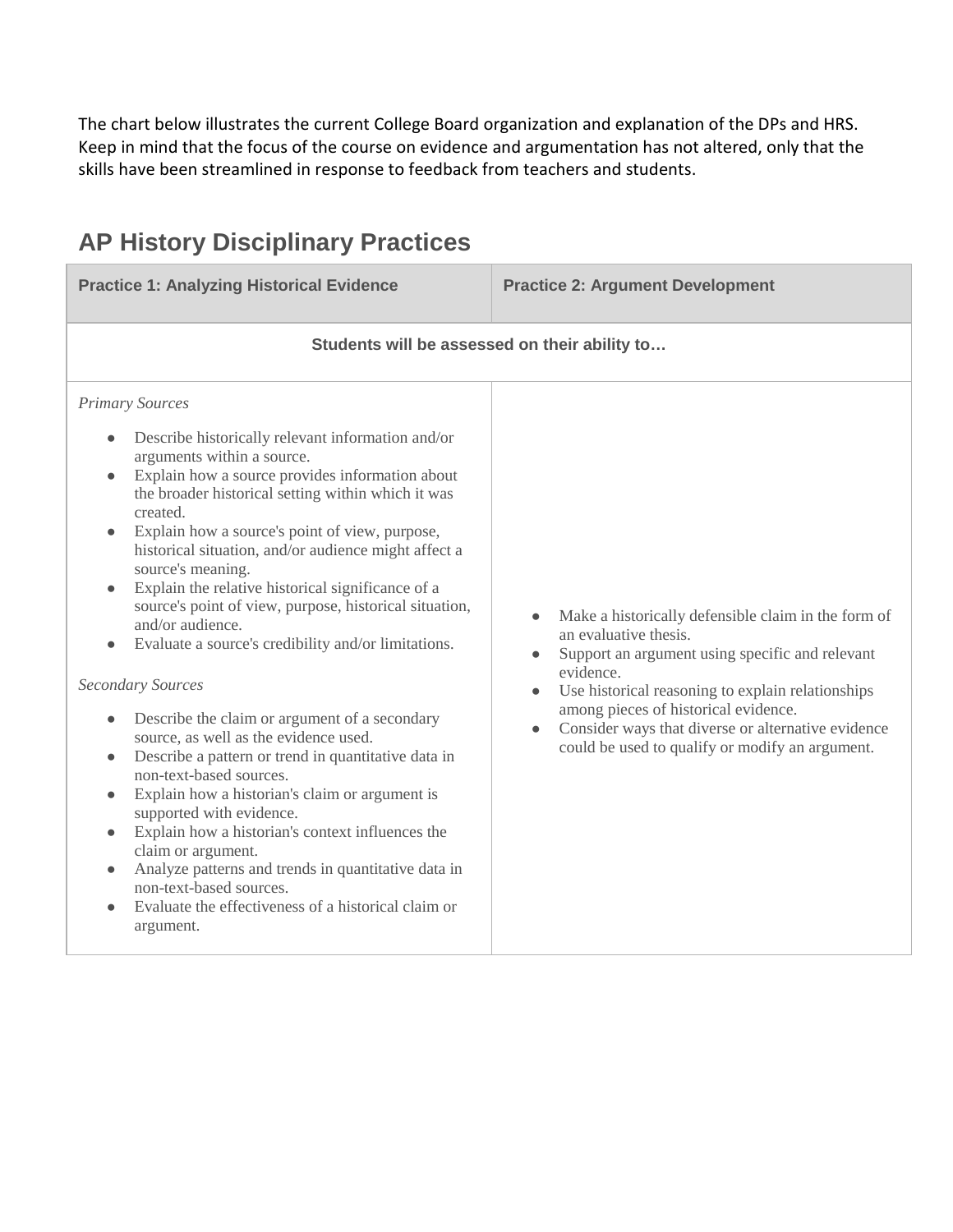# **AP History Reasoning Skills**

| <b>Skill 1: Contextualization</b>                                                                                     | <b>Skill 2: Comparison</b>                                                                                                                             | <b>Skill 3: Causation</b>                                                                                                                                                                                                           | <b>Skill 4: Continuity and</b><br><b>Change Over Time</b>                                                                                                    |
|-----------------------------------------------------------------------------------------------------------------------|--------------------------------------------------------------------------------------------------------------------------------------------------------|-------------------------------------------------------------------------------------------------------------------------------------------------------------------------------------------------------------------------------------|--------------------------------------------------------------------------------------------------------------------------------------------------------------|
| Describe an accurate<br>historical context for a<br>specific historical<br>development or process.                    | Describe similarities and/or<br>differences between<br>different historical<br>developments or processes.                                              | Describe causes or effects of<br>a specific historical<br>development or process.                                                                                                                                                   | Describe patterns of<br>continuity and/or change<br>over time.                                                                                               |
| Explain how a relevant<br>context influenced a specific<br>historical development or<br>process.                      | Explain relevant similarities<br>and/or differences between<br>specific historical<br>developments and<br>processes.                                   | Explain the relationship<br>between causes and effects of<br>a specific historical<br>development or process.<br>Explain the difference<br>between primary and<br>secondary causes, and<br>between short- and long-term<br>effects. | Explain patterns of<br>continuity and/or change<br>over time.                                                                                                |
| Use context to explain the<br>relative historical significance<br>of a specific historical<br>development or process. | Explain the relative<br>historical significance of<br>similarities and/or<br>differences between<br>different historical<br>developments or processes. | Explain the relative historical<br>significance of different<br>causes and/or effects.                                                                                                                                              | Explain the relative<br>historical significance of<br>specific historical<br>developments in relation to<br>a larger pattern of<br>continuity and/or change. |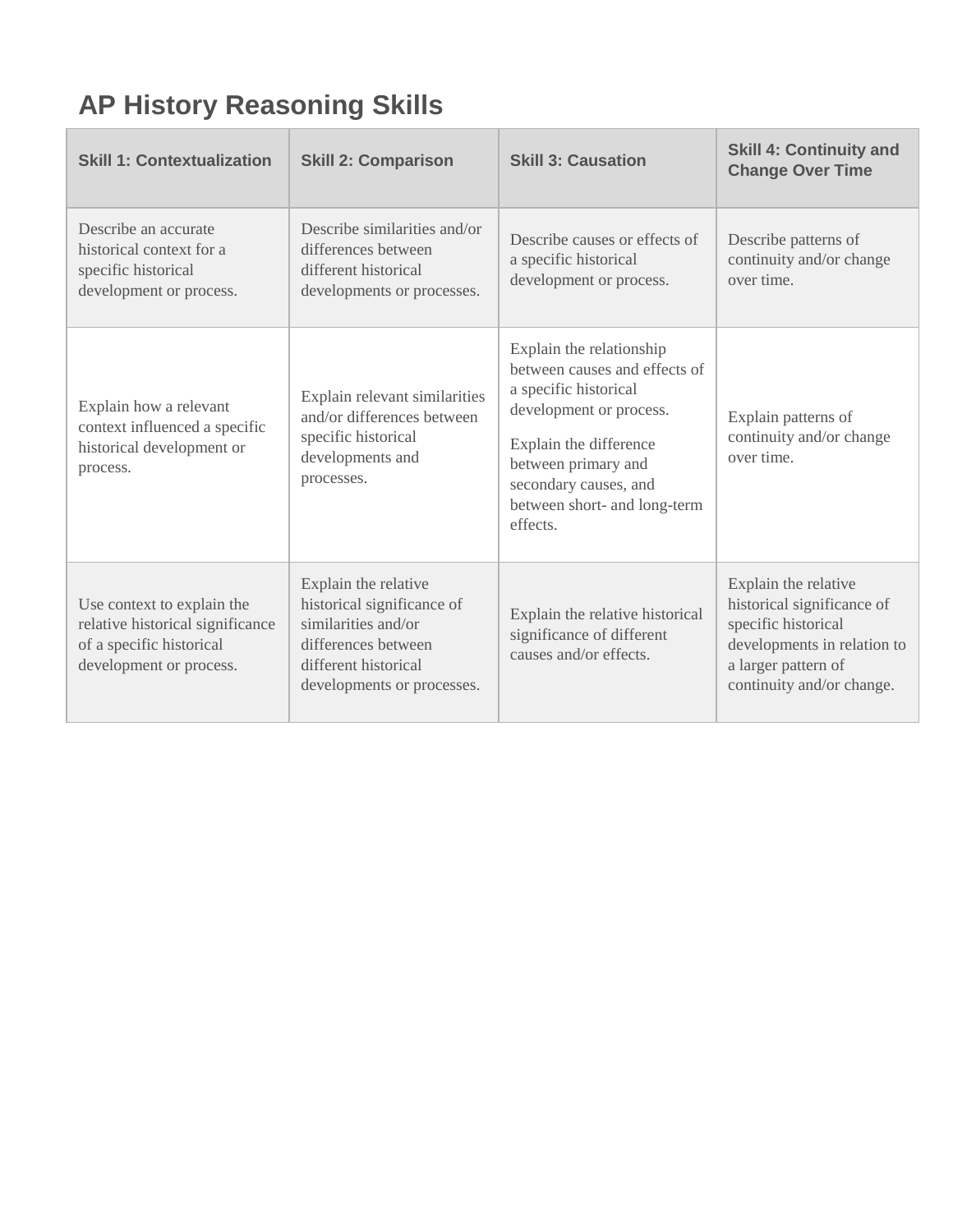#### Changes in Themes

The College Board has added a new theme to the course beginning with the 2017–2018 school year. As with the other themes in the *Achiever*, below are a summary, overarching questions, a correspondence with Key Concepts (KCs), and a list of major topics for this new theme of National and European Identity.

#### National and European Identity (NI)

**Summary** Prior to the development of modern nation-states, European life in the early modern era centered on local and personal loyalties and identities. Most peasants, for example, knew little from outside their local village or its immediate environs. Nobles from diverse geographic areas were likely to share more in their outlook than with the lower classes who lived near them. In Renaissance Italy, the peninsula remained divided into city-states, which served as the focal point of identity and the growth of civic humanism. Though the leaders of nation-states in the  $15<sup>th</sup>$  and  $16<sup>th</sup>$  centuries worked to centralize power through new administrative bodies and courts, these efforts were often resisted or even thwarted by the diversity of languages (even within a nation) or role of corporate groups, such as town charters, guilds, or aristocratic estates. In some cases, as with Spain unified under Isabella and Ferdinand, identity was hammered out on an anvil of religious identity and a crusading mindset against perceived common enemies (e.g., Jews and Muslims). Imperial dynasties, such as the Habsburgs, advanced their power through marriages and by promoting loyalty to family as well as to emerging notions of national identity. However, national identity was often limited by the diversity of lands and traditions controlled by rulers such as Charles V, who reigned over a diverse and confusing array of territories.

Before the development of popular ideologies like nationalism, rulers in the  $16<sup>th</sup>$  and  $17<sup>th</sup>$  centuries focused their attention on the development of institutions of centralization. For example, Henry VIII relied on Parliament to ratify policies of religious reform that fostered the growth of English identity as a Protestant nation, as did defeat of the Spanish Armada in 1588. This identity was further confirmed and advanced by the Glorious Revolution, which cemented the power of Parliament and a sense of British identity as a constitutional monarchy. At the same time, rulers like Louis XIV of France and Peter I relied on both culture and customs on one hand, and coercion and war on the other, to achieve national greatness and power. Once again, efforts at centralization often met resistance in the form of noble protest, peasant revolt, or even efforts at regional independence.

Modern nationalism arose out of Enlightenment social contract theories combined with the effort to realize those ideals during the French Revolution. Revolutionaries attempted to replace the patchwork of provincial loyalties and institutions with a uniform government based in Paris along with a new system of standardized weights and measures, including a new calendar. The success of French mass citizen armies under Napoleon revealed the power of nationalism. Despite foreign opposition to the revolution and later, the restoration settlement at Vienna (1814–1815), conservative rulers were forced to grant constitutions and other external features of popular rule, even if power continued to be concentrated in the hands of elites. During the so-called Age of Ideologies in the first half of the 19<sup>th</sup> century, Romantic writers and artists explored and glorified national traditions in word, song, and image. Nationalism became one of the most powerful ideologies of change, especially since the map of Europe did not correspond with linguistic and/or ethnic divisions. After 1848, nationalism ultimately led to the unifications of Italy and Germany, stimulating a further sense of destiny among national groupings.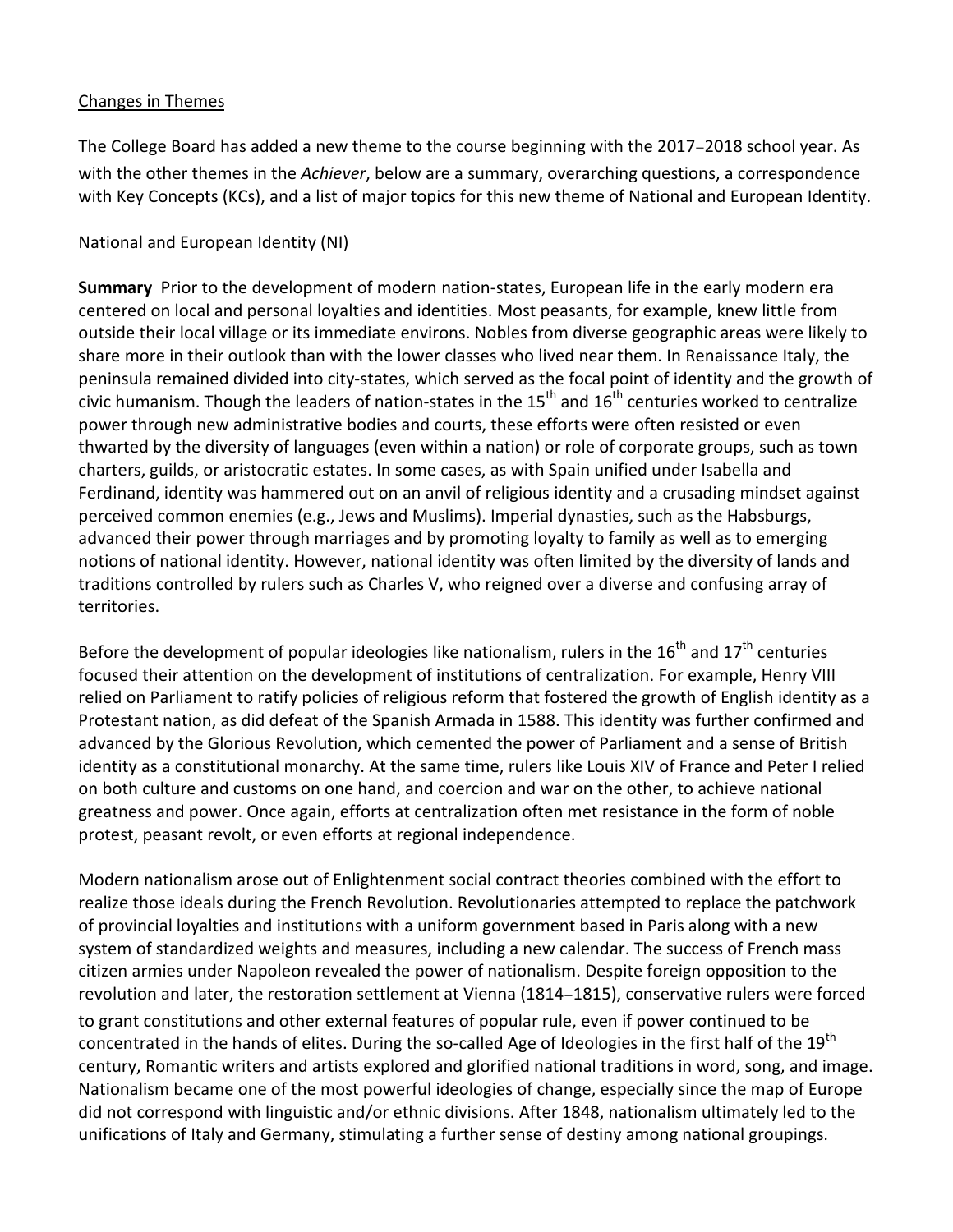Nonetheless, many Europeans held to regional or class identity over and above the claims of newly powerful states. For the former, long-oppressed groups like the Basques, Slavs, and Irish clamored for autonomy and challenged the national identities foisted upon them by larger states or empires. For the latter, many members of the working class, attracted to ideas of socialism, raised class consciousness over and above states based on racial identity.

Nationalism led to imperialism in the late 19<sup>th</sup> century. States began to envision their identity as part of a larger "civilizing mission" in the pursuit of colonial empires. The subsequent interactions often confirmed in the minds of Europeans their identity as superior nations and peoples. These nationalist attitudes led Europeans into the world wars of the  $20<sup>th</sup>$  century, traumatic events that created new identities and challenged old ones. Efforts to create a new international order through the League of Nations failed to overcome national self-interest. In addition, Soviet communism emerged to attract workers to a movement that transcended national boundaries. At the same time, fascist ideology emphasized race as its organizing principle, persecuting Jews and other ethnic and political minorities considered a threat to the purity of the state. Nazi Germany attempted to implement these ideals during World War II in the creation of a racial empire, wreaking destruction and genocide in its path. Out of the ashes of these conflicts and in the context of Cold War division, Western Europe moved toward a new identity through institutions such as NATO and the European Union. These efforts eventually encompassed many former Soviet bloc nations; however, they have also been met with reluctance or resistance by those holding to national and regional identities, as evidenced by the Brexit vote in Britain. Adding complexity to these issues of identity has been the changing ethnic and religious composition of Europe due to post-1945 immigration from the Middle East, Africa, and South Asia. Conflicts over immigration only point up the continuing complexity of European identity and the constantly shifting boundaries and ways in which peoples find meaning and solidarity.

## **Overarching Questions**:

- How were national identities created, developed, and challenged over time?
- How and why have cultural, regional, and other social identities coexisted with national identities and challenged the idea of a unified nation or empire?
- How and why have political, economic, and religious developments challenged or reinforced the idea of a unified Europe?
- How have overseas expansion, warfare, and international diplomacy affected Europeans' identities as part of national, cultural, regional, or transnational groups?

## **Key Concepts**

1.2: Religious pluralism challenged the concept of a unified Europe.

1.5: The struggle for sovereignty within and among states resulted in varying degrees of political centralization.

2.1: Consolidation of different models of sovereign states defined the relationship among states and between states and individuals.

2.3: The spread of Scientific Revolution concepts and practices and the Enlightenment's application of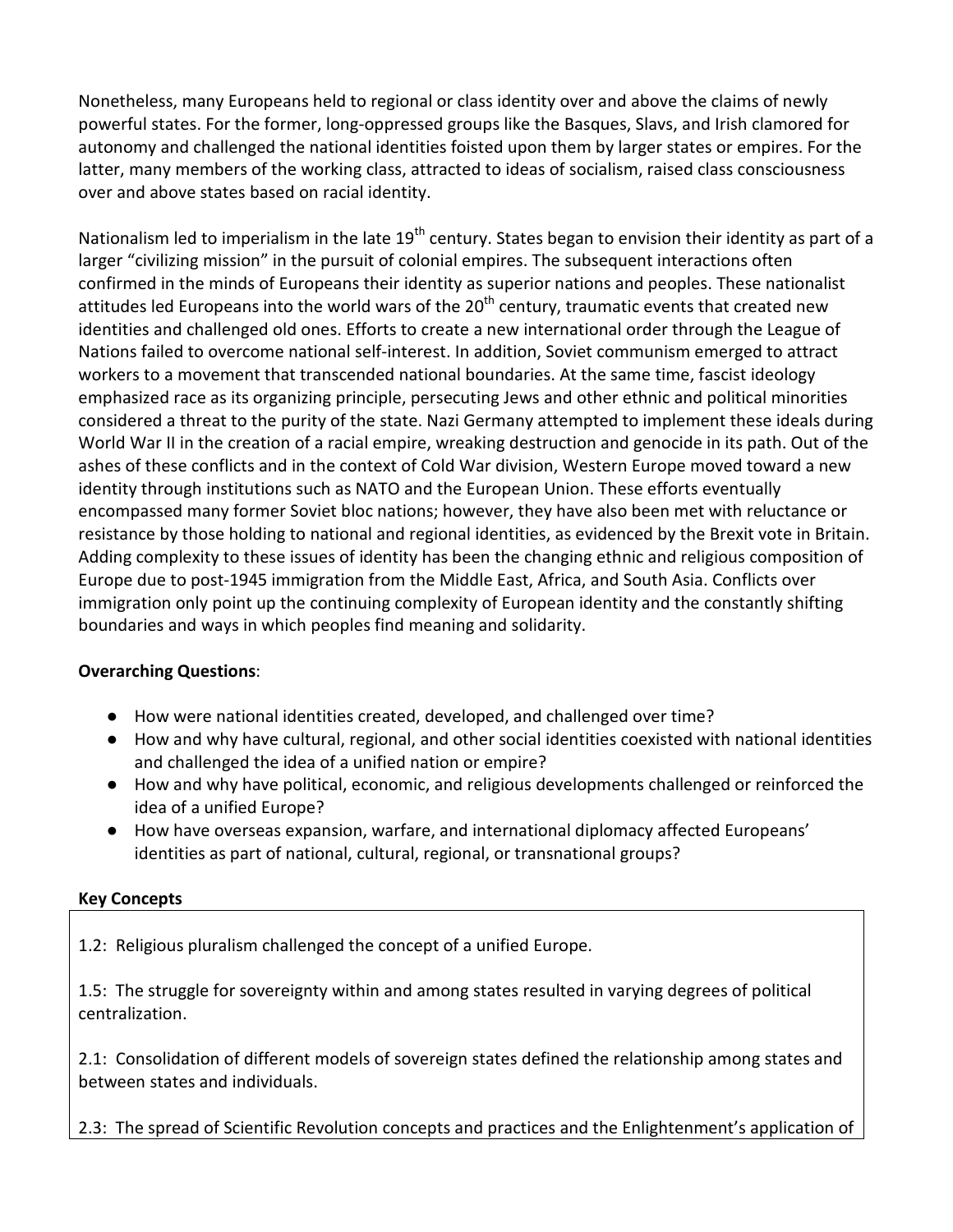these concepts and practices to political, social, and ethical issues led to an increased, but not unchallenged, emphasis on reason in European culture.

3.3: Political revolutions and the complications resulting from industrialization triggered a range of ideological, governmental, and collective responses.

3.4: European states struggled to maintain international stability in an age of nationalism and revolutions.

3.5: A variety of motives and methods led to the intensification of European global control and increased tensions among the Great Powers.

4.1: Total war and political instability in the first half of the  $20<sup>th</sup>$  century gave way to a bipolar state configuration during the Cold War, and eventually to efforts at transnational union.

4.2: The stresses of economic collapse and total war engendered internal conflicts within European states and created conflicting conceptions of the relationship between the individual and the state as demonstrated in the ideological battle among liberal democracy, communism, and fascism.

4.4: Demographic changes, economic growth, total war, disruptions of traditional social patterns, and competing definitions of freedom and justice altered the experiences of everyday life.

## **Major Topics and Developments**

- Invention of printing press and spread of new cultural ideas  $(15^{th}-18^{th}$  centuries)
- **•** Expansion and enhancement of state power  $(15^{th} 18^{th}$  centuries)
- **•** Exploration and colonization, creation of overseas empires  $(15<sup>th</sup> 20<sup>th</sup>$  centuries)
- Religious reform and religious division of Europe  $(16^{th} 17^{th}$  centuries)
- Development of social contract theory and nationalism  $(17^{th} 19^{th}$  centuries)
- **•** Revolutions and spread of nationalism/mass citizen armies  $(18<sup>th</sup>-19<sup>th</sup>$  centuries)
- Industrialization and development of class identities  $(18<sup>th</sup> 20<sup>th</sup>$  centuries)
- National unification and pursuit of empires  $(19<sup>th</sup> 20<sup>th</sup>$  centuries)
- Racial ideologies and totalitarian movements  $(19^{th} 21^{st}$  centuries)
- Movements toward collective security and transnational unity ( $20<sup>th</sup>$  century)
- Immigration and shifting religious and ethnic identities ( $20<sup>th</sup>$ –21st centuries)

## Changes in Key Concepts

Minimal changes have occurred in the Key Concepts (KCs). Those in Period 1 have been reordered, and several others in the course have been slightly reworded. In addition, several specific examples of content have been added the Concept Outline (CO). The chart below provides a brief overview of these changes.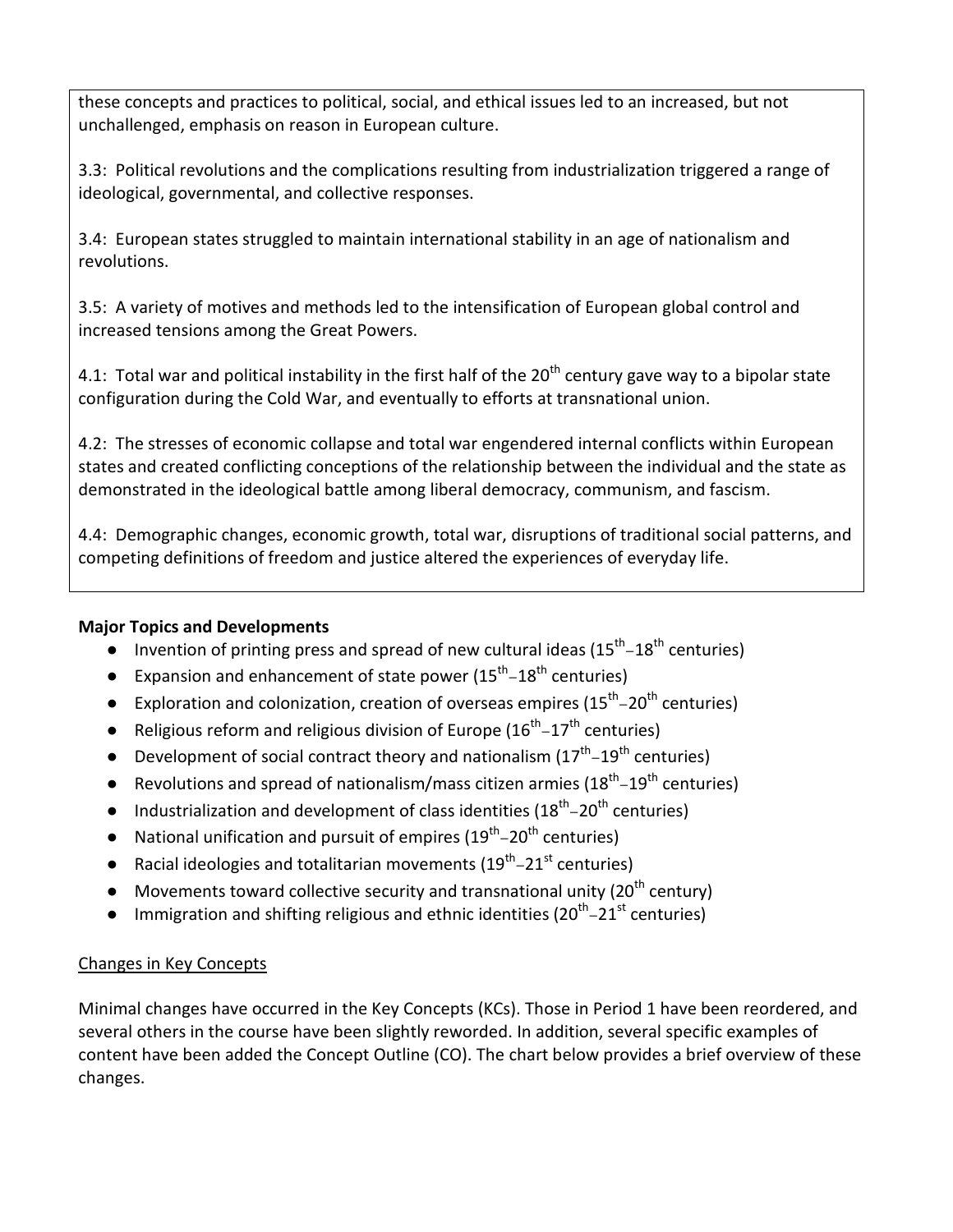| New KC | Old KC    | Wording                                                | Content                   |
|--------|-----------|--------------------------------------------------------|---------------------------|
| 1.1    | No change | The rediscovery of works from ancient Greece and       | Petrarch added to KC      |
|        |           | Rome and observation of the natural world changed      | $1.1.$ I.A                |
|        |           | many Europeans' view of the world.                     |                           |
| 1.2    | 1.3       | No change                                              | Protestant work ethic     |
|        |           |                                                        | added to KC 1.3.I.C       |
| 1.3    | 1.4       | No change                                              | No change                 |
| 1.4    | 1.5       | No change                                              | No change                 |
| 1.5    | 1.2       | No change                                              | "Within states, minority  |
|        |           |                                                        | local and regional        |
|        |           |                                                        | identities based on       |
|        |           |                                                        | language and culture led  |
|        |           |                                                        | to resistance against the |
|        |           |                                                        | dominant national         |
|        |           |                                                        | group" added as 1.5.III.C |
| 2.1    | No change | Consolidation of different models of sovereign         | No change                 |
|        |           | states defined the relationship among states and       |                           |
|        |           | between states and individuals.                        |                           |
| 2.2    | No change | No change                                              | No change                 |
| 2.3    | No change | The spread of Scientific Revolution concepts and       | Reorganized, and          |
|        |           | practices and the Enlightenment's application of       | "Consistent with the      |
|        |           | these concepts and practices to political, social, and | Romantic Movement,        |
|        |           | ethical issues led to an increased, but not            | religious revival         |
|        |           | unchallenged, emphasis on reason in European           | occurred in Europe and    |
|        |           | culture.                                               | included notable          |
|        |           |                                                        | movements such as         |
|        |           |                                                        | Methodism, founded by     |
|        |           |                                                        | John Wesley" added as     |
|        |           |                                                        | 2.3.VI.C                  |
| 2.4    | No change | No change                                              | No change                 |
| 3.1    | No change | No change                                              | No change                 |
| 3.2    | No change | No change                                              | No change                 |
| 3.3    | No change | Political revolutions and the complications resulting  | No change                 |
|        |           | from industrialization triggered a range of            |                           |
|        |           | ideological, governmental, and collective responses.   |                           |
| 3.4    | No change | No change                                              | No change                 |
| 3.5    | No change | No change                                              | No change                 |
| 3.6    | No change | No change                                              | No change                 |
| 4.1    | No change | No change                                              | Changed 4.1.V to 4.4.IV   |
| 4.2    | No change | No change                                              | No change                 |
| 4.3    | No change | No change                                              | No change                 |
| 4.4    | No change | No change                                              | Added 4.4.IV from 4.1.V   |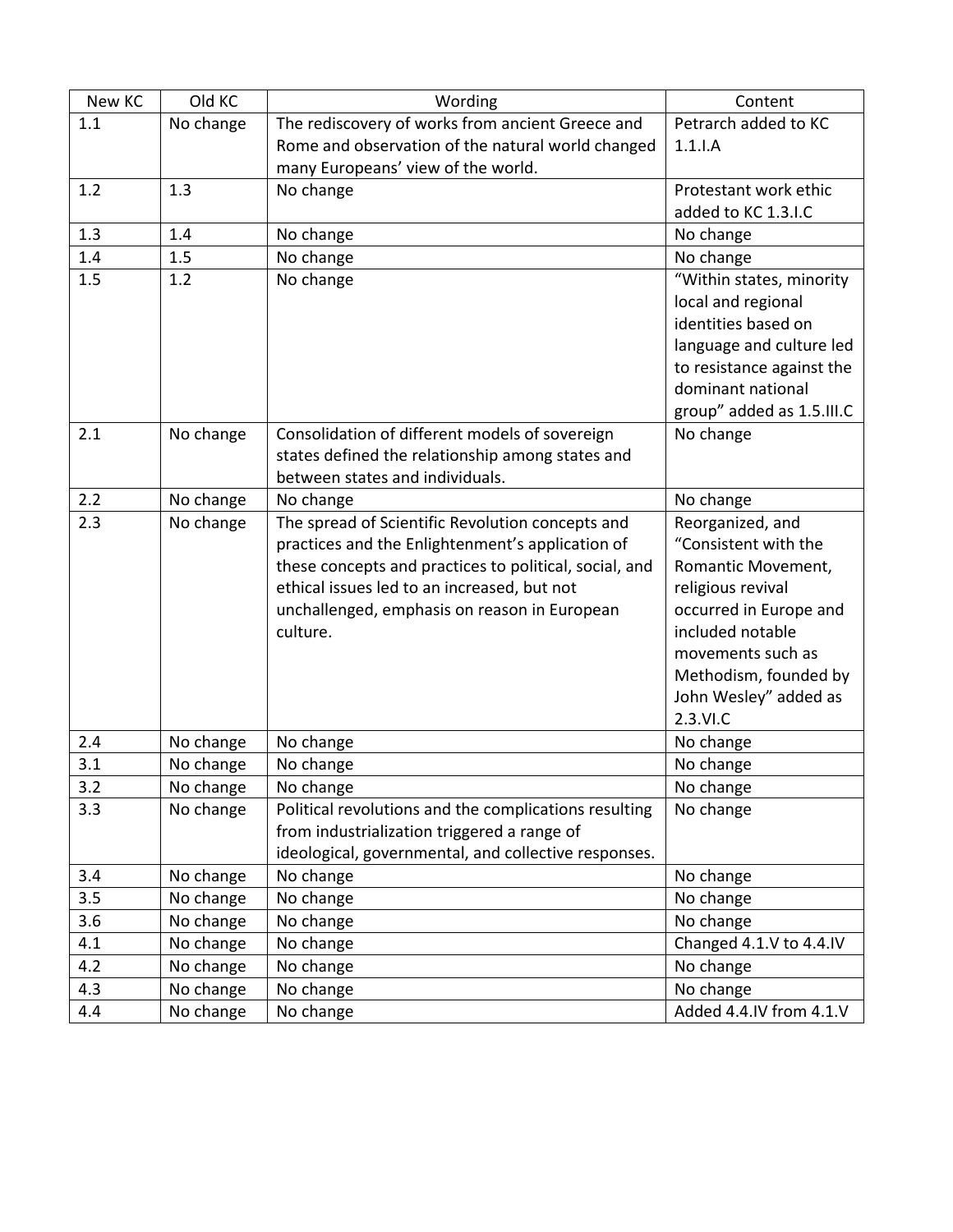## Changes in Learning Objectives

The number of Learning Objectives (LOs) has been reduced, as the previous 69 were consolidated into 38, even with the addition of the NI theme (see above). As noted in the *Achiever*, the LOs will be used by most students primarily as a self-check if you choose to consult the Curriculum Framework published by the College Board. Though exam items are coded internally by the College Board to the LOs, they are not explicit drivers of questions and thus do not feature prominently in the *Achiever*.

## Changes in the Exam Format

Several changes to the test format should make the course and exam more manageable for both students and teachers. The multiple-choice section (MC) will continue to be based on stimulus material and total 55 questions, ordered in sets. Though stimulus material may be drawn from the recent past, no correct answer will require knowledge of events after 2001.

The number of Short-Answer Questions (SAQs) has been reduced from four to three. Again, no content will be covered beyond 2001. One of the SAQs will employ **secondary source** material as stimulus, one will employ **primary source** material, and one will be **non-stimulus based.** Further, the chronological distribution of the questions has changed to deemphasize the earliest period of the course. Thus, two questions will cover the period 1600-2001, and the third will offer students a choice between two SAQs- one covering Periods 1-2 and the other Periods 3-4. Students would, therefore, be able to avoid writing on the period prior to 1600 if they wish. Because of the reduction of questions from four to three, the time allotted for the SAQs has been reduced from 50 to 40 minutes

With the Document-Based Question, students will gain an additional 5 minutes to complete the tasks (55 to 60 minutes). Your completion of these tasks will be guided by a new rubric, which makes some slight changes to how points are assigned. See below for these changes. To put it as simply as possible, the former Argumentation (ARG) and Synthesis (SYN) points have been combined to form the second point of the Analysis and Reasoning section, which measures student ability to approach the question in a complex and sophisticated manner. The point left over from this combination has been added to the Use of Evidence category by dividing document use into two points (rather than one) to create a quantitative and qualitative tier of points (one point for **addressing** three documents, one point for using six documents to **advance an argument**). To earn the point for Source Analysis, students will now need to provide three examples instead of four (now the first point for Analysis and Reasoning). The other points for the DBQ rubric remain as before. Finally, no DBQ topic will cover any material prior to 1600.

Similar changes were made to the Long-Essay Question. Students can now write for 40 minutes (up from 35 minutes). The rubric will continue to employ a 6-point scale; however, the tasks have been slightly reorganized. As with the DBQ, the Synthesis point has been eliminated and replaced with Contextualization (CTX). Students should approach this skill just as they would with the DBQ, looking to establish the basis for their thesis by providing 2-3 sentences of background on processes or developments relevant to the prompt. This can often be done successfully as a strategy to begin your introductory paragraph. The section of the rubric for Analysis and Reasoning is divided into two points. Students can earn the first point by explicitly employing one of the HRS, such as causation, in addressing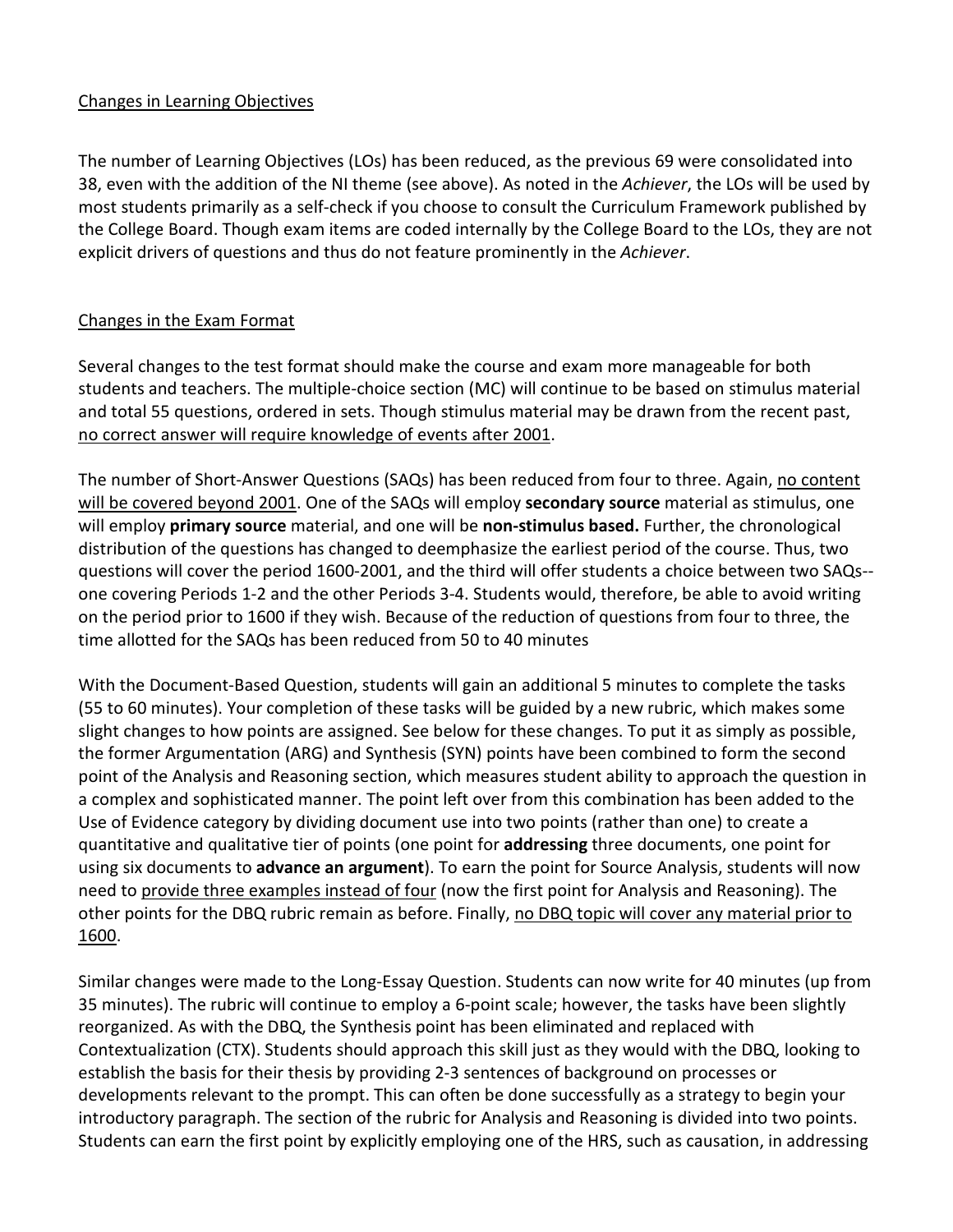the prompt (if that is the focus on the question). The second point is awarded for some demonstration of complexity (very similar to the DBQ rubric), such as expanding analysis of the HRS involved (such as considering continuity for a prompt that asks for discussion of change), connecting to a course theme over time, or addressing counterclaims to your argument. Finally, students will now have three (rather than two) choices of questions. Option 1 will cover Period 1, Option 2 will cover Periods 2-3, and Option 3 will cover Periods 3-4.

The chart will assist you in understanding the changes to the test format beginning with the 2017-2018 school year.

| Section                                 | # of Questions                                                | <b>Time Allotted</b> | Chronology                            |
|-----------------------------------------|---------------------------------------------------------------|----------------------|---------------------------------------|
| <b>Multiple Choice</b>                  | 55                                                            | 55 minutes           | 1450-2001                             |
| Short-Answer<br><b>Questions (SAQs)</b> | 3 of 4 (secondary<br>source, primary source,<br>non-stimulus) | 40 minutes           | 1600-2001 (1 option<br>from Period 1) |
| Document-Based<br>Question (DBQ)        | 1                                                             | 60 minutes           | 1600-2001                             |
| Long-Essay Question<br>(LEQ)            | $1$ (of 3)                                                    | 40 minutes           | Period 1, Periods 2-3,<br>Periods 3-4 |

# Changes in the Rubrics

**AP History DBQ Rubric** (7 points)

| Category                      | <b>Scoring Criteria</b>                                                                                                |             | Explanation                                                                                                                                                                                                                                                                 |
|-------------------------------|------------------------------------------------------------------------------------------------------------------------|-------------|-----------------------------------------------------------------------------------------------------------------------------------------------------------------------------------------------------------------------------------------------------------------------------|
| A. THESIS/CLAIM<br>$(0-1 pt)$ | 1 pt.<br>Responds to the prompt with a<br>historically defensible thesis/claim<br>that establishes a line of reasoning |             | To earn this point, the thesis must<br>make a claim that responds to the<br>prompt, rather than merely restating<br>or rephrasing the prompt. The thesis<br>must consist of one or more sentences<br>located in one place, either in the<br>introduction or the conclusion. |
| <b>B. CONTEXTUALIZATION</b>   | 1 pt.                                                                                                                  |             | To earn this point, the response must relate                                                                                                                                                                                                                                |
| $(0-1 pt)$                    | Describes a broader historical                                                                                         |             | the topic of the prompt to broader historical                                                                                                                                                                                                                               |
|                               | context relevant to the prompt.                                                                                        |             | events, developments, or processes that                                                                                                                                                                                                                                     |
|                               |                                                                                                                        |             | occur before, during, or continue after the                                                                                                                                                                                                                                 |
|                               |                                                                                                                        |             | time frame of the question. This point is not<br>awarded for merely a phrase or a reference.                                                                                                                                                                                |
| <b>C. EVIDENCE</b>            | <b>Evidence from the Documents</b>                                                                                     |             | To earn one point, the response must                                                                                                                                                                                                                                        |
| $(0-3$ pts)                   | <b>OR</b><br>1 pt.                                                                                                     | 2 pts.      | accurately describe-rather than simply                                                                                                                                                                                                                                      |
|                               | Uses the content of                                                                                                    | Supports an | quote-the content from at least three of                                                                                                                                                                                                                                    |
|                               | at least three                                                                                                         | argument    | the documents.                                                                                                                                                                                                                                                              |
|                               | documents to                                                                                                           | in response | To earn two points, the response must                                                                                                                                                                                                                                       |
|                               | address the <b>topic</b> of                                                                                            | to the      | accurately describe-rather than simply                                                                                                                                                                                                                                      |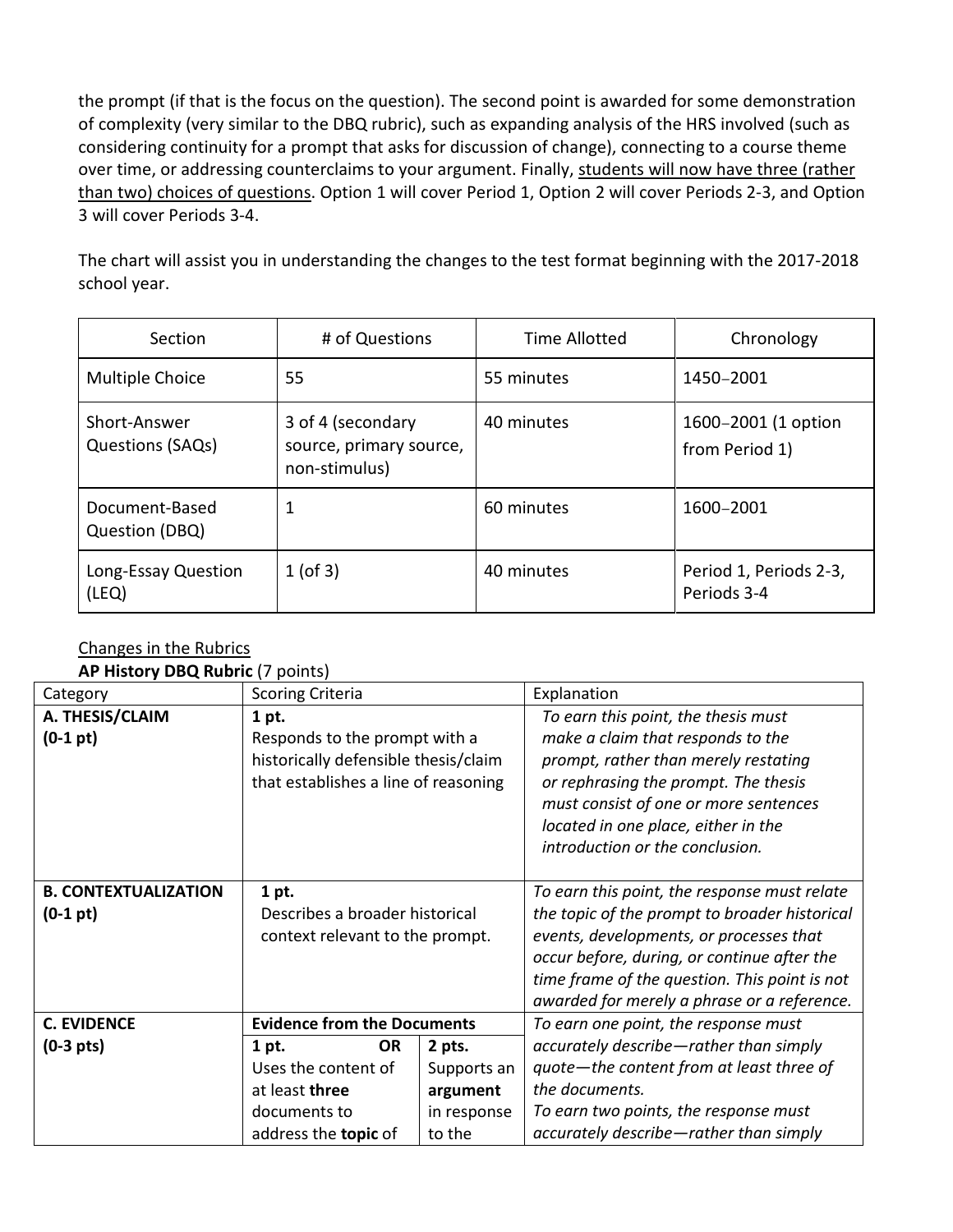|                                                                   | the prompt.<br><b>Evidence Beyond the Documents</b><br>1 pt.<br>Uses at least one additional piece of<br>evidence (beyond that found in the<br>documents) relevant to an<br>argument about the prompt.                                                                                                                                                                                                          | prompt<br>using at<br>least six<br>documents. | quote-the content from at least six<br>documents. In addition, the response must<br>use the content of the documents to<br>support an argument in response to the<br>prompt.<br>To earn this point, the response must<br>describe the evidence and must use more<br>than a phrase or reference. This additional<br>piece of evidence must be different from the<br>evidence used to earn the point for<br>contextualization.                                                                                                                                                                                                                                                                                                        |
|-------------------------------------------------------------------|-----------------------------------------------------------------------------------------------------------------------------------------------------------------------------------------------------------------------------------------------------------------------------------------------------------------------------------------------------------------------------------------------------------------|-----------------------------------------------|-------------------------------------------------------------------------------------------------------------------------------------------------------------------------------------------------------------------------------------------------------------------------------------------------------------------------------------------------------------------------------------------------------------------------------------------------------------------------------------------------------------------------------------------------------------------------------------------------------------------------------------------------------------------------------------------------------------------------------------|
| <b>D. ANALYSIS AND</b><br><b>REASONING</b><br>$(0-2 \text{ pts})$ | 1 pt.<br>For at least three documents,<br>explains how or why the<br>document's point of view,<br>purpose, historical situation,<br>and/or audience is relevant<br>to an argument.<br>1 pt.<br>Demonstrates a complex<br>understanding of the historical<br>development that is the focus of<br>the prompt, using evidence to<br>corroborate, qualify, or modify an<br>argument that addresses the<br>question. |                                               | To earn this point, the response must<br>explain how or why (rather than simply<br>identifying) the document's point of view,<br>purpose, historical situation, or audience is<br>relevant to an argument about the prompt<br>for each of the three documents sourced.                                                                                                                                                                                                                                                                                                                                                                                                                                                              |
|                                                                   |                                                                                                                                                                                                                                                                                                                                                                                                                 |                                               | A response may demonstrate a complex<br>understanding in a variety of ways, such as:<br>Explaining nuance of an issue by<br>analyzing multiple variables<br>Explaining both similarity & difference,<br>$\bullet$<br>or explaining both continuity & change,<br>or explaining multiple causes, or<br>explaining both cause & effect<br>Explaining relevant and insightful<br>$\bullet$<br>connections within and across periods<br>Confirming the validity of an argument<br>by corroborating multiple perspectives<br>across themes<br>Qualifying or modifying an argument by<br>considering diverse or alternate views<br>or evidence<br>This understanding must be part of the<br>argument, not merely a phrase or<br>reference. |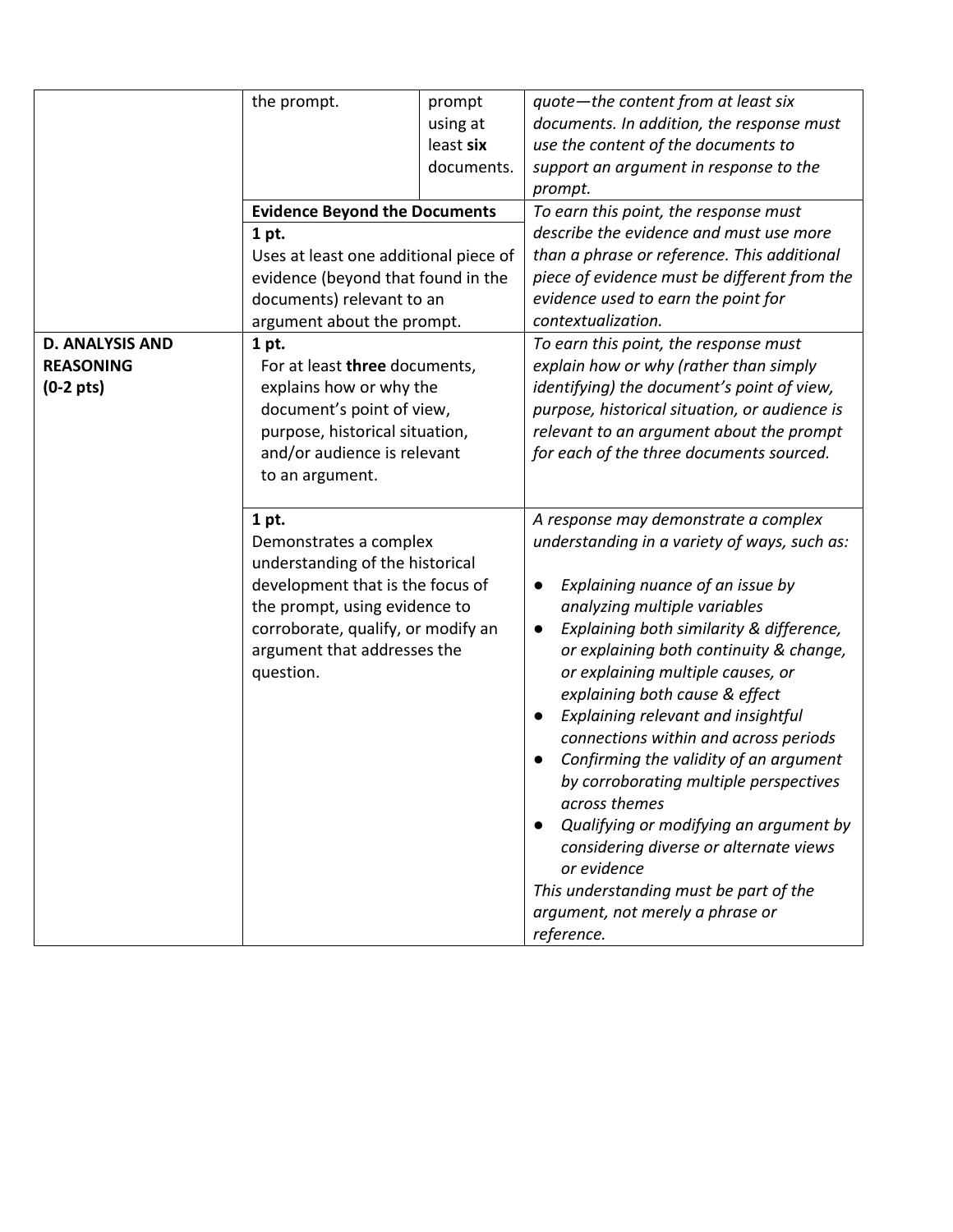#### **AP History LEQ Rubric** (6 points)

| Category                    | <b>Scoring Criteria</b>                   |                | Explanation                                     |
|-----------------------------|-------------------------------------------|----------------|-------------------------------------------------|
| A. THESIS/CLAIM             | 1 pt.                                     |                | To earn this point, the thesis must             |
| $(0-1 pt)$                  | Responds to the prompt with a             |                | make a claim that responds to the               |
|                             | historically defensible thesis/claim that |                | prompt, rather than merely restating or         |
|                             | establishes a line of reasoning           |                | rephrasing the prompt. The thesis must          |
|                             |                                           |                | consist of one or more sentences                |
|                             |                                           |                | located in one place, either in the             |
|                             |                                           |                | introduction or the conclusion.                 |
| <b>B. CONTEXTUALIZATION</b> | 1 pt.                                     |                | To earn this point, the response must           |
| $(0-1 pt)$                  | Describes a broader historical context    |                | relate the topic of the prompt to               |
|                             | relevant to the prompt.                   |                | broader historical events,                      |
|                             |                                           |                | developments, or processes that occur           |
|                             |                                           |                | before, during, or continue after the           |
|                             |                                           |                | time frame of the question. This point is       |
|                             |                                           |                | not awarded for merely a phrase or a            |
|                             |                                           |                | reference.                                      |
| <b>C. EVIDENCE</b>          | <b>OR</b><br>1 pt.                        | 2 pts.         | To earn one point, the response must            |
| $(0-2 \text{ pts})$         | Provides specific                         | Supports an    | identify specific historical examples of        |
|                             | examples of evidence                      | argument in    | evidence relevant to the topic of the           |
|                             | relevant to the topic of                  | response to    | prompt.                                         |
|                             | the prompt.                               | the prompt     | To earn two points, the response must           |
|                             |                                           | using specific | use specific historical evidence to             |
|                             |                                           | and relevant   | support an argument in response to the          |
|                             |                                           | examples of    | prompt.                                         |
|                             |                                           | evidence.      |                                                 |
| <b>D. ANALYSIS AND</b>      | <b>OR</b><br>1 pt.                        | 2 pts.         | A response may demonstrate a                    |
| <b>REASONING</b>            | Use historical                            | Demonstrates   | complex understanding in a variety of           |
| $(0-2 \text{ pts})$         | reasoning (e.g.,                          | a complex      | ways, such as:                                  |
|                             | comparison, causation,                    | understanding  | Explaining nuance of an issue by                |
|                             | CCOT) to frame or                         | of the         | analyzing multiple variables                    |
|                             | structure an argument                     | historical     | Explaining both similarity &                    |
|                             | that addresses the                        | development    | difference, or explaining both                  |
|                             | prompt.                                   | that is the    | continuity & change, or explaining              |
|                             |                                           | focus of the   | multiple causes, or explaining both             |
|                             |                                           | prompt, using  | cause & effect                                  |
|                             |                                           | evidence to    | Explaining relevant and insightful<br>$\bullet$ |
|                             |                                           | corroborate,   | connections within and across                   |
|                             |                                           | qualify, or    | periods                                         |
|                             |                                           | modify an      | Confirming the validity of an<br>$\bullet$      |
|                             |                                           | argument that  | argument by corroborating multiple              |
|                             |                                           | addresses the  | perspectives across themes                      |
|                             |                                           | question.      | Qualifying or modifying an<br>$\bullet$         |
|                             |                                           |                | argument by considering diverse or              |
|                             |                                           |                | alternate views or evidence                     |
|                             |                                           |                | This understanding must be part of the          |
|                             |                                           |                | argument, not merely a phrase or                |
|                             |                                           |                | reference.                                      |